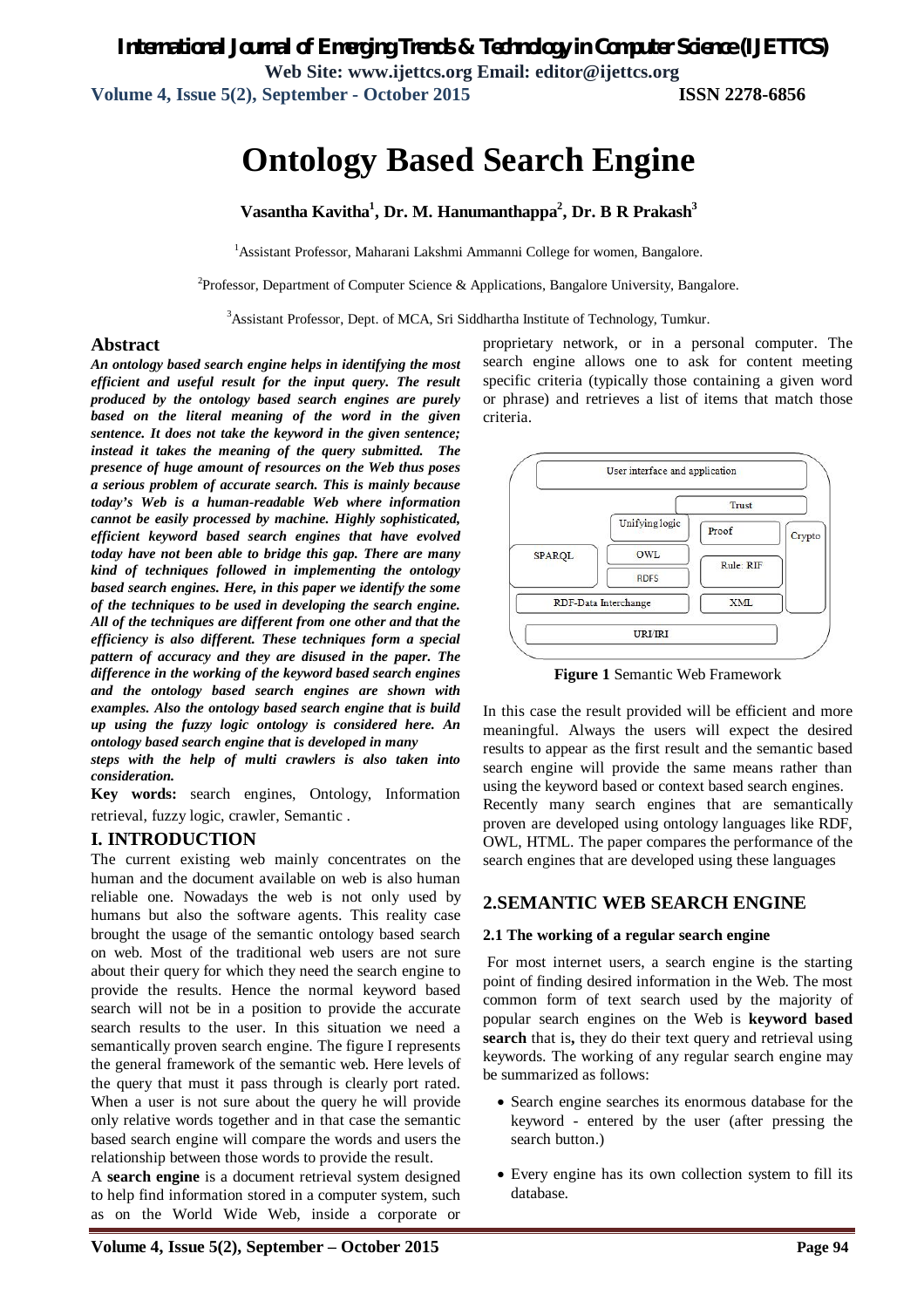# *International Journal of Emerging Trends & Technology in Computer Science (IJETTCS)* **Web Site: www.ijettcs.org Email: editor@ijettcs.org**

**Volume 4, Issue 5(2), September - October 2015 ISSN 2278-6856**

- Indexing system is used to organize the database permits faster searching
- Returns a list of hit -includes relevant (as well as irrelevant) pages
- This keyword based search technique gives rise to several problems listed as follows:
- The Web is growing much faster than any presenttechnology search engine can possibly index. In 2006, some users found major search-engines became slower to index new Web-pages.
- Keyword searches have a tough time distinguishing between words that are spelled the same way, but mean something different. This often results in hits that are completely irrelevant to the query.
- Some search engines also have trouble with stemming, i.e., if the word "big," is entered, should it return a hit on the word, "bigger?" What about singular and plural words? What about verb tenses that differ from the word someone entered by only an "s," or an "ed"?
- Search engines also cannot return hits on keywords that mean the same, but are not actually entered in the query. A query on heart disease would not return a document that used the word "cardiac" instead of "heart."
- Users are returned thousands to millions of Web pages in return of their queries, of which majority prove to be irrelevant to the query submitted and is impossible for any user to go through.

In view of the above mentioned problems, come up the concept of semantic Web and semantic Web search engines.

#### **2.2 Semantic Web and Semantic Search Engine**

"The Semantic Web is the representation of data on the World Wide Web. It is a collaborative effort led by W3C with participation from a large number of researchers and industrial partners. It is based on the Resource Description Framework (RDF), which integrates a variety of applications using XML for syntax and URIs for naming." – W3C Semantic Web. The Semantic Web is a framework that allows publishing, sharing, and reusing data and knowledge on the Web and across applications, enterprises, and community boundaries [4]. Currently, the Semantic Web, consisting of Semantic Web documents typically encoded in the languages RDF and OWL, is essentially a Web universe parallel to the Web of HTML documents [5]. Knowledge encoded in Semantic Web languages such as RDF differs from both the largely unstructured free text found on most Web pages and the highly structured information found in databases. Such semi-structured information requires using a combination of techniques for effective indexing and retrieval. RDF

and the Web Ontology Language (OWL) which are ontology based procedures or representing knowledge on the Web, introduce aspects beyond those used in ordinary XML, allowing users to define terms

(for example, classes and properties), express relationships among them, and assert constraints and axioms that hold for well-formed data. An application of the emerging Semantic Web is a Semantic Web search engine which searches the Semantic Web documents against a user query for accurate results. Our work uses RDF encoded Semantic Web documents which are searched in response to a user query for exact results.

### **3. ONTOLOGY**

An ontology is an explicit specification of some topic. For our purposes, it is a formal and declarative representation which includes the vocabulary (or names) for referring to the terms in that subject area and the logical statements that describe what the terms are, how they are related to each other, and how they can or cannot be related to each other. Therefore, Ontology provides a vocabulary for representing and communicating knowledge about some topic and a set of relationships that hold among the terms in that vocabulary [2] [3].

#### **Why develop an Ontology?**

- To enable a machine to use the knowledge in some application.
- To enable multiple machines to share their knowledge.
- To help yourself understand some area of knowledge better.
- To help other people understand some area of knowledge.
- To help people reach a consensus in their understanding of some area of knowledge.

In our project we used Resource Description Framework or RDF to represent knowledge. For example, if we need to describe a subject in terms of its classes and their relationships using RDF, we are creating an Ontology.

As our project deals with the crops domain, the designed ontology is shown in Figure 1. In Figure 2, the general information ontology is depicted. A relational diagram is shown in Figure 3 to depict some classes, instances, and relations among them in the crops domain.

## **4. FUZZY ONTOLOGY BASED SEARCH ENGINE**

The paper [3] describes about providing an efficient method using query refinement process. Once if the user articulates an exact word for search, the search engine will pull the correct result to the top of the page. The query refinement process is implemented in the PASS (Personalized Abstract Search Service) system. All the time, the user cannot provide the correct word for search.

Hence to overcome this problem, in this paper, a method of Fuzzy ontology has been implemented. This method processing takes place in such a manner that it compares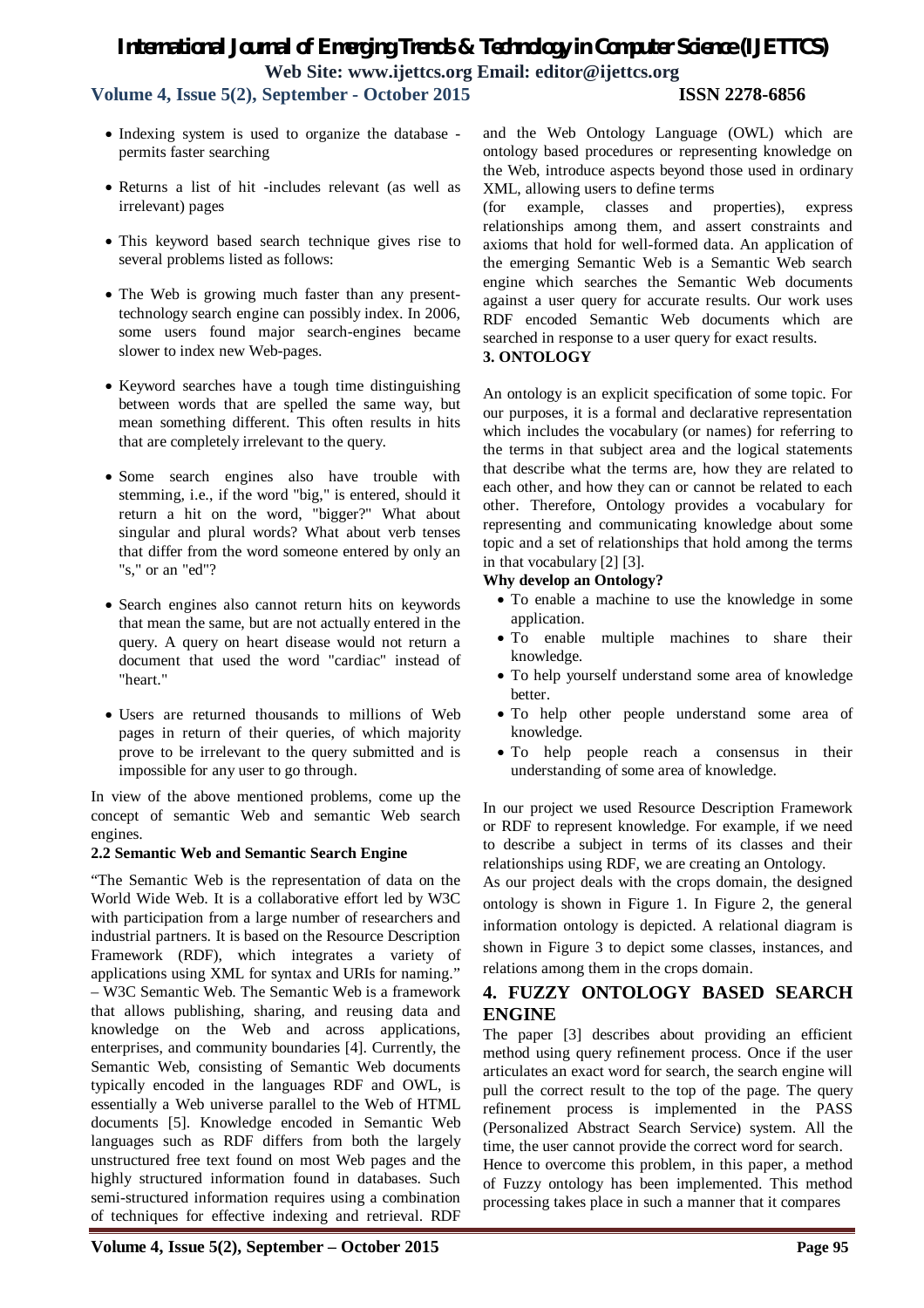# *International Journal of Emerging Trends & Technology in Computer Science (IJETTCS)* **Web Site: www.ijettcs.org Email: editor@ijettcs.org**

# **Volume 4, Issue 5(2), September - October 2015 ISSN 2278-6856**

the search query based on keyword based retrieval and also the results provided by the PASS method for that particular user query. The final outcome will be purely based on the comparison of those two results. The PASS system will provide the abstract of the paper when the user clicks on the link and also will provide the list of related papers if they are available. To provide all the features mentioned above, the PASS method is implemented in two dimensions. One is using the structure of the domain and other is using the knowledge of the user. For this process WordNet dictionary is used. Document clustering is the next function done here. And this is handled by using the scatter gather algorithm. Also here, the cosine technology has been used for constructing document similarity networks. In the paper they have mainly concentrated on the construction of fuzzy ontology and query refinement process. The fuzzy ontology uses set of terms with broader and narrower meaning. The broader terms are the inverse of the narrower terms. This method of construction is mainly carried out using the relation between the broader and narrower terms in the query given by the user. The literal motive is to bring out the relationship of the terms.

Let  $C = (a_1, a_2, \frac{1}{4} a_n)$  be a collection of articles *a*i, where each article  $a = (t1, t2, \frac{1}{4}tm)$  is represented by a set of terms *t*j. Let *occur* (*t*j,*a*) denote the occurrence of *t*j in article *a*. The membership degree of *occur* (*t*j,*a*) is defined by moccur  $(tj,a) = f(|tj|)$ , which in general is a function of term's frequency of occurrence. In the information retrieval community, the function *f* can be viewed as the normalized within document term weighting method. Let *NT*(*t*i, *t*j) denote that *t*i is *narrower* than *t*j. The Membership degree of NT (*t*i, tj), represented

NT(*i*, *t*), is defined by  
\n
$$
\mu NT(\vec{n}, t\vec{j}) = \sum \mu \text{ occur } (\vec{n}, a) \Box \mu \text{ occur } (\vec{n}, a)
$$
\n
$$
a \in C
$$
\n
$$
\sum \mu \text{ occur } (\vec{n}, a)
$$
\n(1)\n
$$
a \in C
$$

In (1), Σ denotes a fuzzy conjunction operator. In current implementation, we use a binary function for the *f*  function so that  $\Sigma$  *occur*(tj,*a*) = 1 if the occurrence frequency of *t*j  $\Sigma$  0, or  $\Sigma$  *occur(tj,a)* = 0 otherwise.

Using the binary function will turn Equation 1 into the same equation regardless the selection of fuzzy conjunction operator. Let *BT*(*t*i, *t*j) denote that *t*i is *broader* than *t*j. Because the notion of broader term is basically the inverse of narrower term notion, the membership value of *BT*(*t*i, *t*j) is derived from the membership value of

$$
NT(ti, tj) BT(ti, tj) = \sum NT(tj, ti)
$$
 (2)

The fuzzy ontology construction is done in two major steps. They are building fuzzy ontology from fuzzy

narrower terms and by fuzzy ontology pruning. In the first step, the membership values of two NT relations are calculated. During this process the redundant terms,

meaningless terms and unrelated terms re found and eliminated. In case of membership value being zero indicates that the two terms are unrelated. tn the second step of fuzzy ontology creation, next level of reducing the relations is carried out by making an analysis on the set of relations.

**Table1:**The Concatenation of query refinement with Fuzzy Ontology

| Sl.No | <b>Ontology</b> | Percentage |
|-------|-----------------|------------|
|       | Related terms   | 37         |
|       | Broader terms   | 47         |
|       | Narrower terms  | 16         |

Finally, the experimental results show that this system is built on the fuzzy ontology and automatic technique for PASS system. The method collaboration is one of the idle results provided in the paper. The efficiency of the system can be improved even by combined use of PASS features.

Finally, the experimental results show that this system is built on the fuzzy ontology and automatic technique for PASS system. The method collaboration is one of the idle results provided in the paper. The efficiency of the system can be improved even by combined use of PASS features.

#### **5. CRAWLING SEARCH**

This method follows a crawler based search engine for implementation and this architecture is called the PSSE (Personalized Semantic Search Engine). The system mainly concentrates on minimizing the processing time. For this they have followed web page clustering. Annotation agents and ontology matching are the concepts utilized in this paper. Annotation is the process of just assuming that the derived feature is correct the then continue with the next level of processing.In the architecture the processing phase is split up into two different phases. One is working in online phase and other is working in offline phase. In the offline phase the crawling of web and pre-processing of pages takes place. The first and foremost step in the architecture is the crawling process. In the crawling process, as this approach uses multi crawlers, they traverse the World Wide Web and finds the web resources and finally stores in their database. Here the crawler's job is to find the related links for the user query and provide them.

In the pre-processing stage the time consumption will be less because the indexer will generate the graph for all crawled pages. The graph will be acting as a special cluster that holds similar data within each cluster. The resultant cluster will be processed using link analysis technique. This process is carried out for the authorization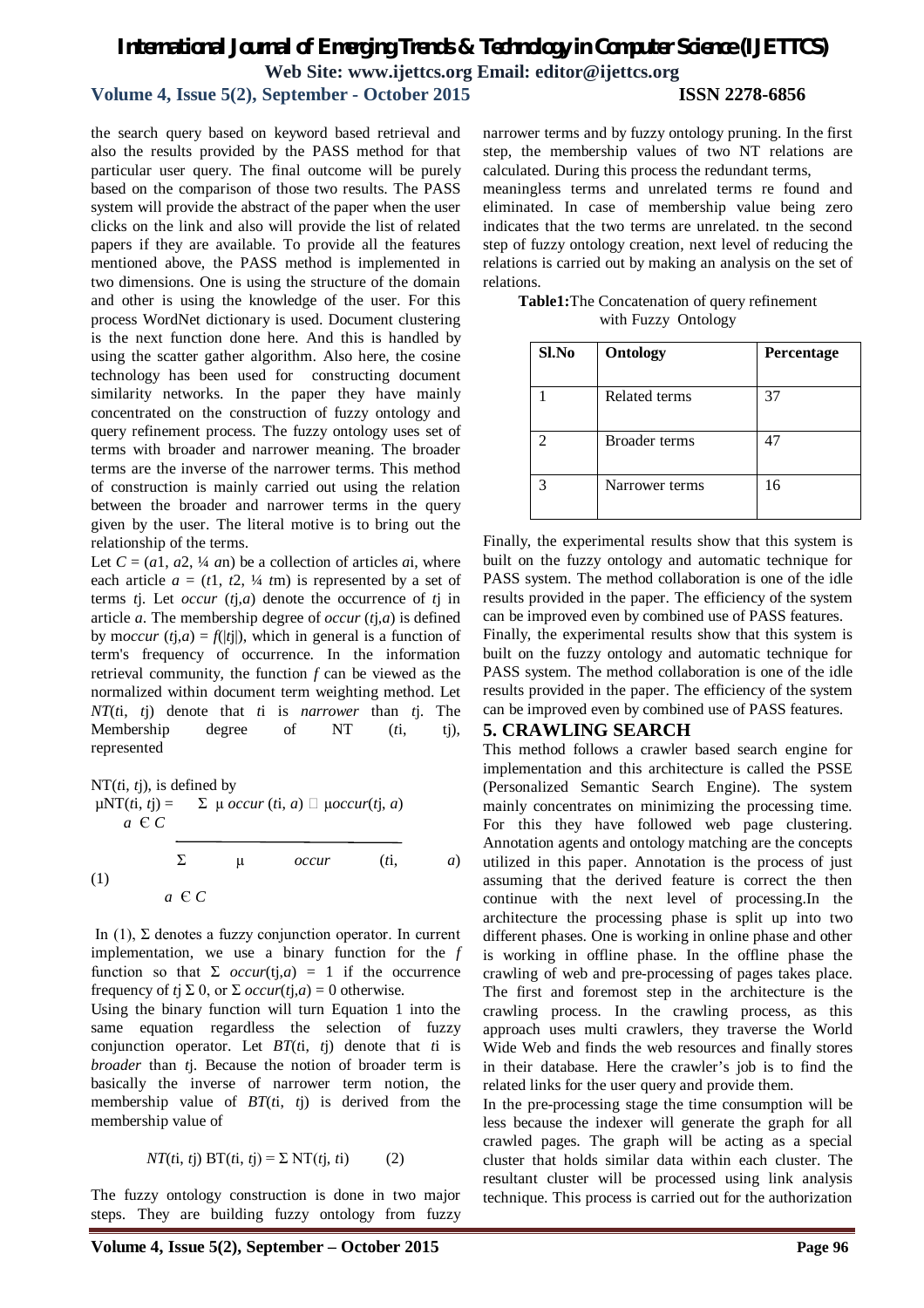# *International Journal of Emerging Trends & Technology in Computer Science (IJETTCS)* **Web Site: www.ijettcs.org Email: editor@ijettcs.org**

# **Volume 4, Issue 5(2), September - October 2015 ISSN 2278-6856**

of each web documents. This can be done by using the below given formula,

$$
PR(A)=(1-d)+d \t\t PR(Ti)
$$
  

$$
i=1
$$
  

$$
\overline{C(Ti)}
$$
 (3)

Also the annotation process can be done after the measurement is carried out. The weight assignment for each annotation can be done by using the calculation by finding the relevancy of the document. This feature can be concadinatedly. The calculation can be performed by using the cosine function that is mentioned below.

$$
Wij=tfij * log 2 (N/n) \qquad (4)
$$



#### **COMPARISON BETWEEN THE METHODS:**

| Title                                     | Approach                         | Method                        |
|-------------------------------------------|----------------------------------|-------------------------------|
| Fuzzy ontology                            | Keyword<br>based                 | Fuzzy<br>technique            |
| Keyword And<br>Semantic Search<br>Engines | Keyword and<br>semantic<br>based | Precision ratio               |
| Personalized<br>Mobile search<br>engme    | Keyword<br>based                 | Client-server<br>Architecture |
| <b>PSSE</b>                               | Crawler based                    | Muliti crawler                |

#### **Table 2**: COMPARISON OF METHODS

#### **Summary:**

We have identify some of the techniques to be used in developing the search engine. As these techniques are different from one other and that the efficiency is also different and also, these techniques form a special pattern of accuracy as they are discussed. The normal search engine is not satisfied by browsers. So we have compared with Semantic web engine, Ontology search engine with fuzzy Ontology, depending on the requirement. The paper describes the comparison and analysis between various methods involved in developing ontology based search engines. It makes clear that the usage of ontology based search engine will provide accurate results depending on the literal meaning of the query and the semantic search engines will produce results based on the query logic. Future work can be implemented by combining the multi

crawlers and fuzzy logic to form a new approach for an efficient ontology based search engine.

#### **REFERENCES**

- [1]. Jagendra Singh, Dr. Aditi Sharan,"A Comparative Study between Keyword and Semantic Based Search Engines" International Conference on Cloud, Big Data and Trust 2013, Nov 13-15, RGPV School of Computer & Systems Sciences Jawaharlal Nehru, University New Delhi, India
- [2]. Mrs. Rashmi A. Jolhe, Dr. Sudhir D. Sawarkar," An Ontology Based Personalised Mobile Search Engine" Int. Journal of Engineering Research and Applications ISSN : 2248-9622, Vol. 4,Issue 2( Version 1), February 2014, pp.69-74 Department of Information Technology, Datta Meghe College of Engineering, Airoli, NaviMumbai
- [3]. Dwi H. Widyantoro , John Yen, " A Fuzzy Ontologybased Abstract Search Engine and Its User Studies" Department of Computer Sciences Texas A&M University College Station, TX 77843-3112, USA School of Information Sciences and TechnologyPennsylvania State University University Park, PA 16801-3857, USA, A. Gulli and A. Signorini, "The Index able Web is more than11.5 ,billion pages," 2013.
- [4]. Efrati and Amir, "Google Gives Search a Refresh," The Wall Street, Journal, 2012.
- [5]. Guha, R. McCool and Miller, "Semantic Search," 2011.
- [6]. W. Roush, "Search beyond Google," Technology Review, 2004.
- [7]. G. Antoniou and V. Harmelen, "A Semantic Web Primer," IT , Press Cambridge, Massachusetts, 2004.
- [8]. Natalya F. Noy and Deborah L. McGuinness "A Guide to Creating Your First Ontology"; Stanford U. Report.
- [9]. T. R. Gruber. "A translation approach to portable ontologies. Knowledge Acquisition,"5(2):199-220, 1993.
- [10].T. Berners-Lee et al 2001. "The Semantic Web. Scientific American". May 2001.

## **AUTHOR**



**Vasantha Kavitha**, MCA in 2005, Mphil(Cs) in 2007, MBA in 20011 , MBADS in 2012. I earlier worked for SJCIT, currently working in Maharani Lakshmi Ammanni College.



**Dr. M Hanumanthappa** currently working as Professor and Chairman, in the departmetn of Computer Sciecne and Applications, Bangalore University, Bangalore. He is Having

more than 20 years of expereince in Teachin and Research. He is publised More than 100 Papers in Conferences and Journals